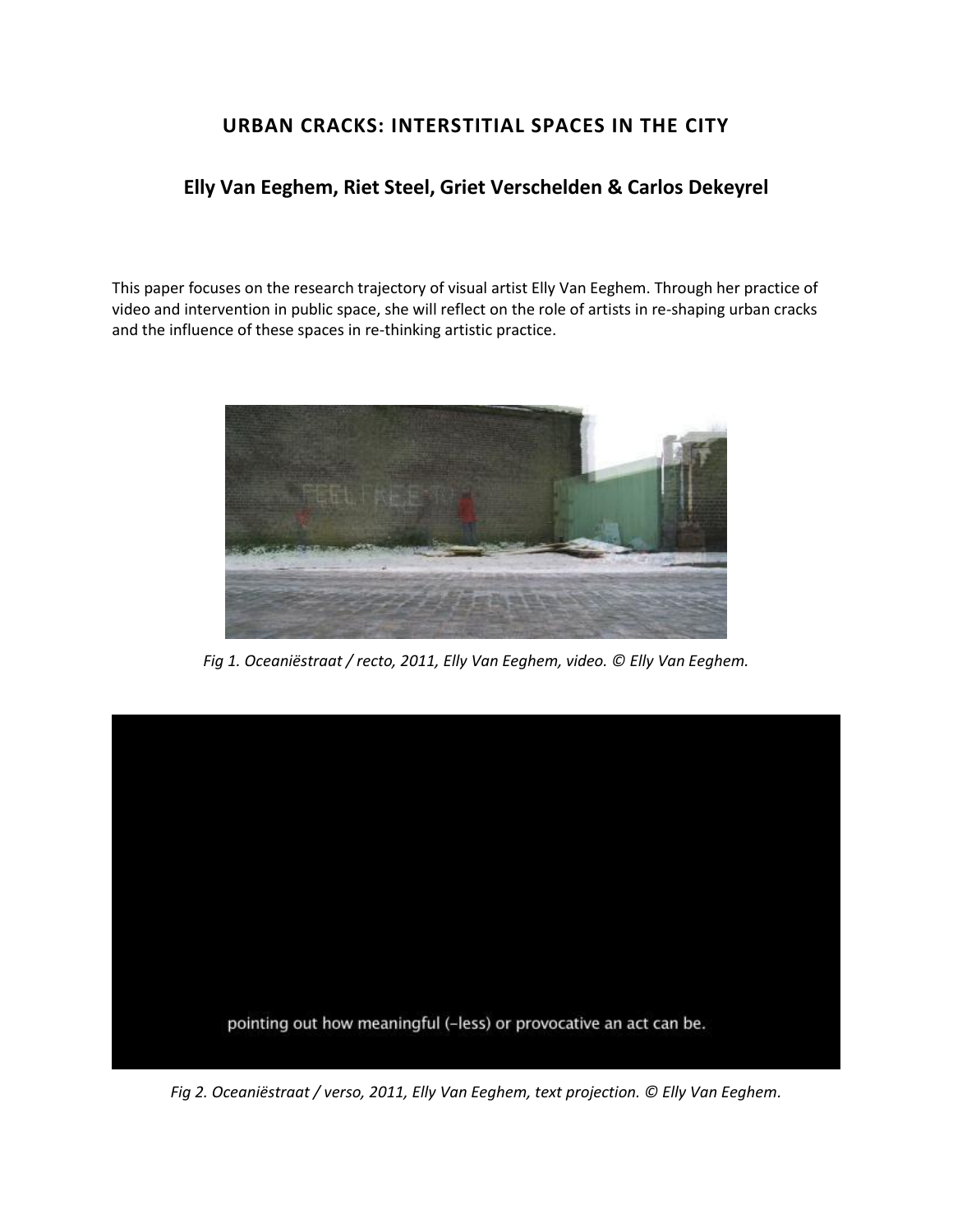

*Fig 3. Urban Fabric #19, 2010, Elly Van Eeghem, lomographic print, 90 x 90 cm. © Elly Van Eeghem.*

## **Urban Crack as a Concept and a Case**

The growing number of neglected, residual spaces challenges the functioning of our cities. These interstitial spaces fall between the familiar boundaries of urban planning (generally, they cannot be found on official city maps) and are often labeled as wastelands, characterized by an apparent void. The fact that urban cracks are not planned, does not mean that they are empty. They host informal practices such as fishing, squatting, waste dumping, taking the dog out, graffiti, drug use or underground festivals. However, these uses are often oppressed in more delimited urban spaces that are dominated by economic and consumptive logics.

Urban cracks are conceptualized as in-between time spaces in which different logics meet and conflict. Philosopher Dirk van Weelden described these places as manifestations of the inoperative city; an accumulation of disparate spatial experiences without a binding order, where form and void coincide. [1] The concept of urban crack is similar to 'site' recalling the meaning given to it by Anne Cauquelin: "Le site se trouve à l'intersection du lieu et de l'espace, ce n'est ni l'un ni l'autre, mais une sorte d'hybride." [2] ("A site finds itself at the intersection of place and space, it is neither the one nor the other, but a kind of hybrid.") Urban cracks are hybrid spaces since they belong to the measured and organized public space as well as to the intimate domain. These functionally indeterminate sites seem to have grown rather than planned and therefore appear to be the reverse of urbanism, "because they obviously do belong to the city." [3] Moreover, urban cracks belong to a constantly changing city, where houses are built and pulled down, where vacant lots emerge and disappear. These spaces regularly await a future destination within the context of urban renewal.

Last year, Elly Van Eeghem started working in one of the most profoundly transforming neighborhoods in the city of Ghent. The northern dockland area of Muide-Meulestede-Afrikalaan is subject to a largescale urban renewal project that converts it into a new district by the water. A peculiar spot on Oceaniëstraat struck her: a leftover space surrounded by an industrial site, a private residence and a passageway for trucks and inhabitants of a nearby housing block. It is mainly used for illegal dumping and thus considered by many residents as a thorn in the flesh.

Van Eeghem decided to observe this place for several weeks, each visit setting up her camera. From these repeated returns originated an audiovisual chronicle of her performance in the space in addition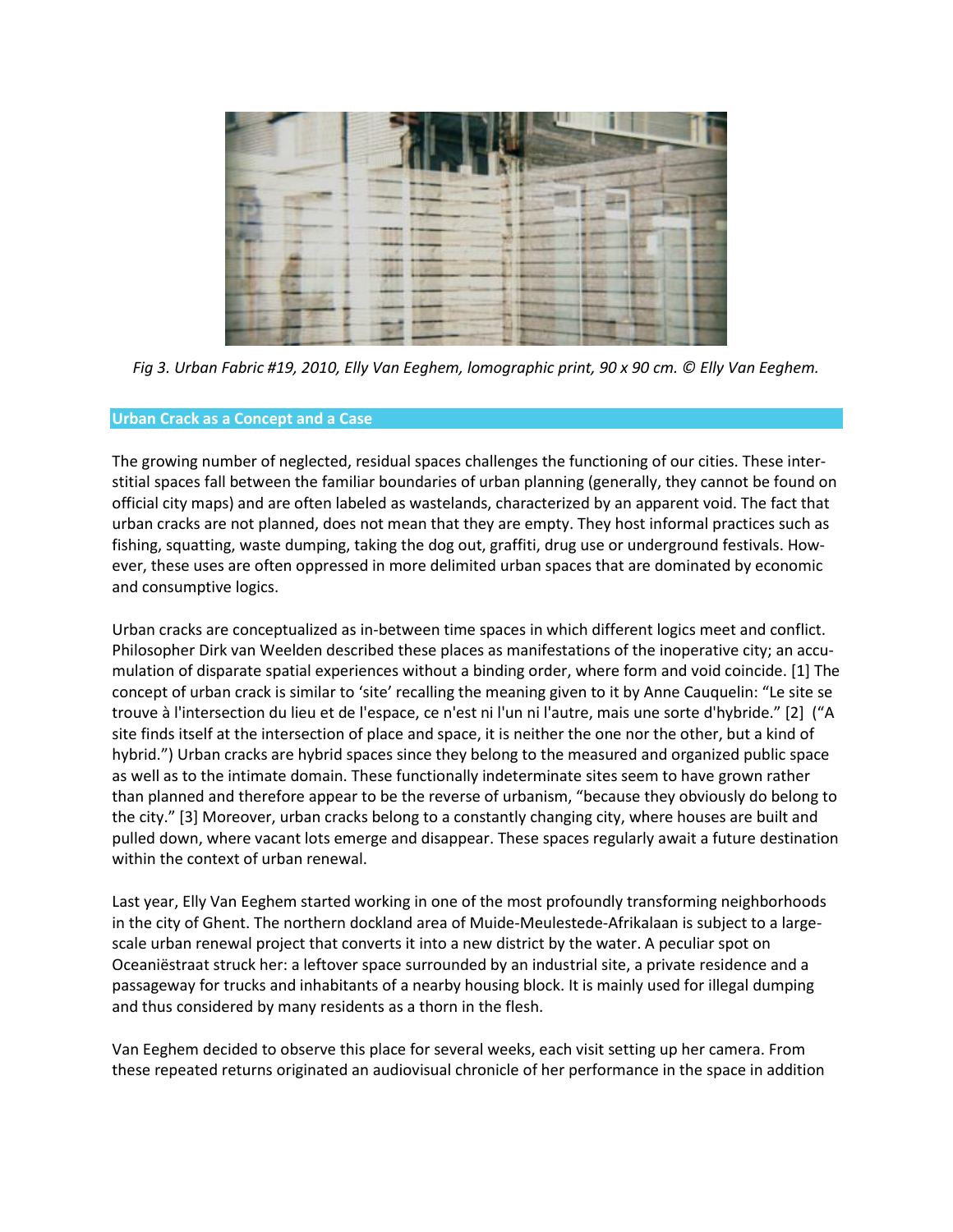to the performance of the space. This ultimately resulted in an installation of both video and text: Oceaniëstraat recto/verso. [4]

The inlet jumped out of all other places.

One of the smallest gaps I encountered in the area

intimate

manageable.

A small triangle, cut out between large sites of productivity, inviting to be used

to leave something behind (that you no longer need)

to ask a question

to launch a proposal.

The inlet suggested something

something I'm still peeling off.

Week after week, Van Eeghem built structures using waste materials encountered on the spot, gradually writing a sentence on the wall: "Feel free to act and to proceed in whatever you do." Her interventions questioned the way in which to intervene as an artist in a constructive and critical manner, how layered and charged words can become when landing in a place like this. We experienced video to be a medium with the potential to trigger encounters with passers-by, to open discussion and to unveil conflicting logics of the city.

#### **Artists Reshaping Urban Cracks**

"Speed calls for emptiness and emptiness screams for haste." [5]

More and more urban policy makers appear to be concerned about empty space, afraid of losing control of what might arise from it. In an attempt to organize and boost vacant land, they often set up alliances with inventive forces of artists and creative non-profit organizations, offering them a temporary 'breeding ground.' Temporary, because the construction blueprints are already drawn, awaiting implementation. This way, certain creative groups no longer need to illegally claim their field of activity and are supposed to give rise to new dynamics and interests in the area.

In the mission statement on public art in the city of Ghent it is put forward that temporary interventions should generate dynamics. Yet, what kind of dynamics are aimed at? And are those the same dynamics artists intend to generate? Because the breeding ground scenario holds potential instrumentalization risks for artists: by engaging themselves in a dominant logic of city branding, their intentions might turn against them. [6] By making the area attractive to investors, project developers and high-income groups of residents, their work risks to be put on as a beautifying and boosting project. As Rosalyn Deutsche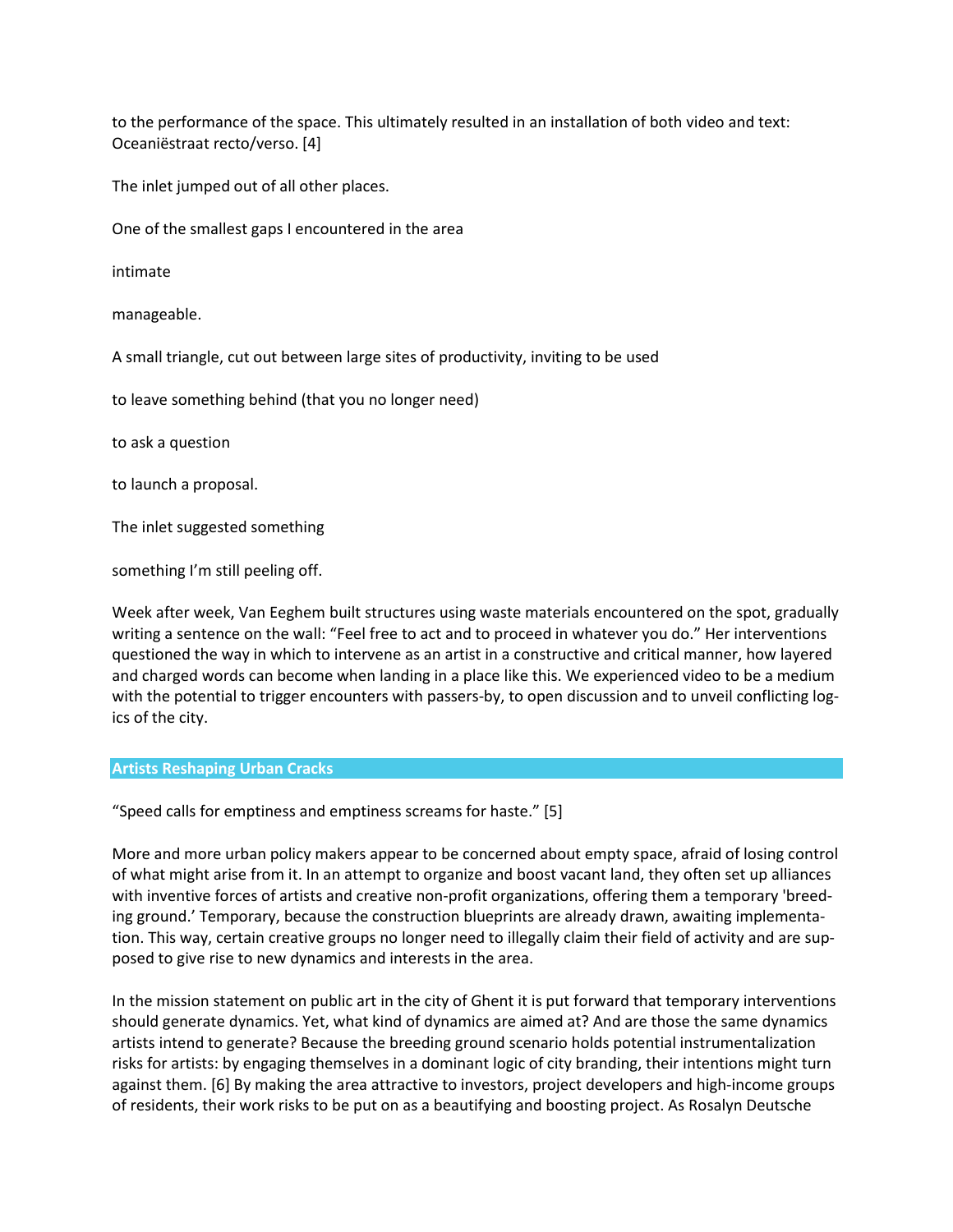alerted, this kind of promotion of art appears to politically neutralize its use within the city and to mask its political outcomes. [7]

Who selects the icons?

What is to become a landmark and what is to be ignored?

Do the housing blocks at Scandinaviëstraat just need a brighter color?

How does a landmark differ from public art?

Should public art truly render the city more beautiful? (than it really is)

Or more transparent? (than it appears)

Considering these questions, we do believe artists can play a critical role in (re-)imaging of the city. Public art can reveal ambivalent logics and practices. Will a crowd barrier transformed into a bench invite people to sit on? Does a car that is parked upside down still respect the public road code? What happens when we add color to public fountains?

Artists can bring into visibility the city's logics and are able to reinterpret, short-circuit or recompose them. Through their work, they can narrate changing urban conditions.

Throughout the city, vacant voids are being filled with structures.

Is this a different design? (I mean: no design at all.)

Starting from what is already there, creating new structures, entangled with the place

its history, its current use. (a prediction for tomorrow)

Maybe that is the attractive thing about working with waste materials

because nobody has expectations.

If I get the old computer screens neatly in a row, the inlet could look at us

maybe not in a blaming or a reflecting way. Just as a point of view

but differently.

A language textbook, a puzzle, a hobbyhorse. Puppets against the wall.

Pale green seat cushions as the front row of this dumping ground scenography.

An invitation to look at what is present. And how it changes.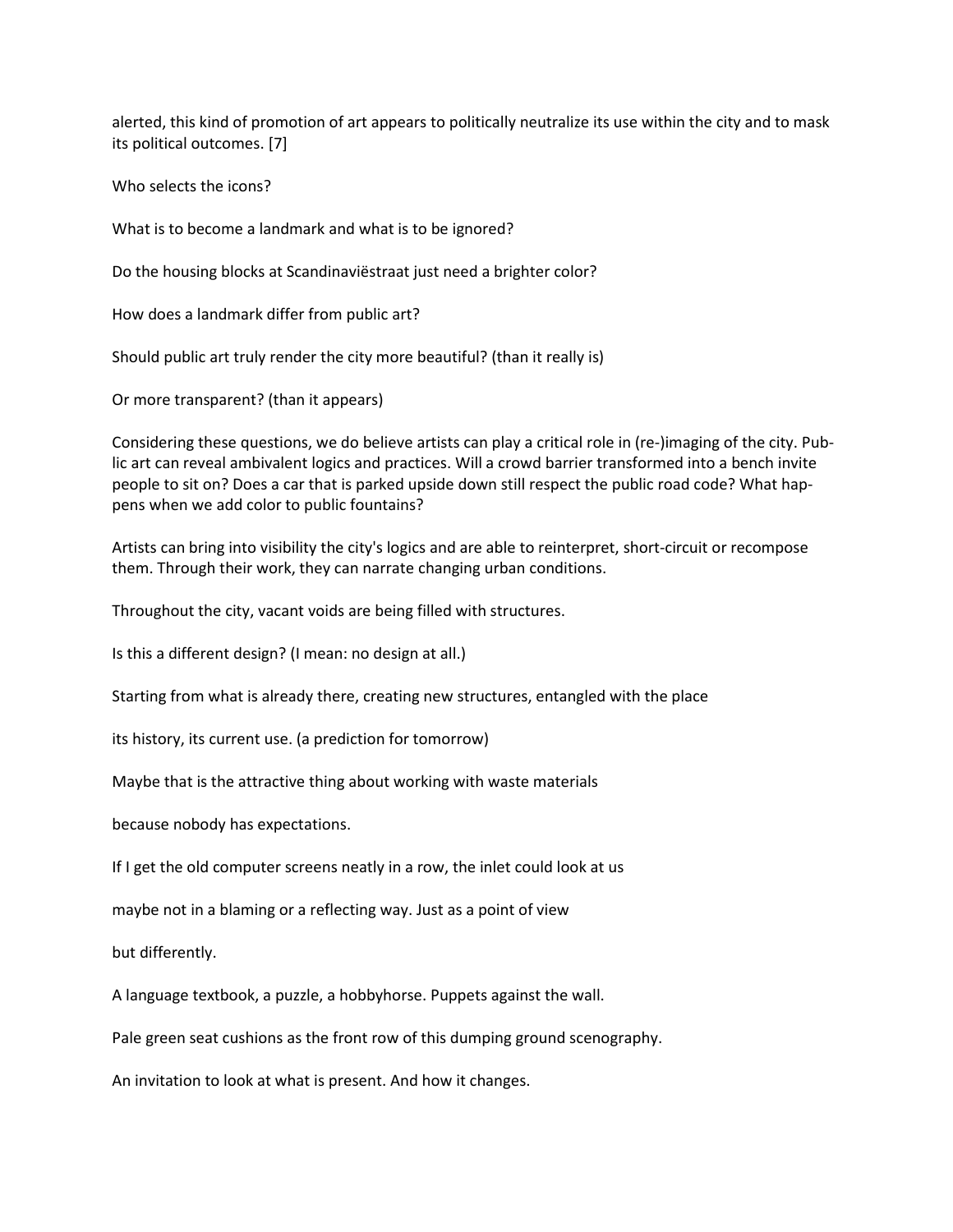As Moritz Küng stated, "the city no longer occupies a clearly delimited space, but has become a bewildering and dynamic terrain vague consisting of shifting neighborhoodly coexistences. In consequence, its identity has constantly to be re-explored and re-defined." [8] Artists can adopt this role as counterweights to a dominant imaging of the city. Through the embedding of artwork in urban cracks, these spaces might turn out to be indicators of existing frictions within urban culture. As the breakdown situated in the interstitial mechanical spaces of a building often reports an entire unstable construction, urban cracks can tell us something about a precarious urban planning predominantly driven by economic concerns.

## **Urban Cracks Challenge to Rethink Public Art**

It is precisely the interstitial, complex character of urban cracks that can influence a dominant view of the city as well as the dominant conception of public art as a monumental landmark in public space. Does the constantly changing city not petition another way of situating art in public space?

Repeated returns to the same place create space for unforeseen encounters.

How do others interpret this sentence?

How do they look at the inlet?

How free do they feel in the area to do what they want?

Returning to the inlet to take a last picture, a man is looking for a new pair of shoes.

Reluctantly, I make him part of my last image.

You can only get away from something you return to. What you return to, is the place. The place is the crack that links leaving and returning. The place is the space of this turnabout. Architecture knows this so well: therefore it makes corners. Because in a circle, no turning is possible. (D. Lauwaert)

The undefined and layered identity of urban cracks, which attracts artists because of its openness to interpretation and counterproposal, necessitate time to grasp the space. These spaces demand what Elly Van Eeghem calls the 'tactics of slow return': to regularly call on the same space, allowing different perspectives to meet.

This relates to an alternative conception of public art as a dynamic paradigm of thought. In this regard, public art is not necessarily of a permanent nature but might as well include temporary interventions and symbolic gestures. "A movable structure is not necessarily temporary. What is seemingly transitory and ephemeral, processual and only a body of images, is often, by its illusion of stability, more durable than our eroding stone monuments." [9]

We imagine localized artistic practice not merely as the site-specific features of the artwork or the amount of community involvement, but primarily as the engagement of the artist to profoundly embed his/her work into an existing context. In a way, this is at odds with both the implanted monuments in public space and participative projects "engaging every-one but offending no-one." [10]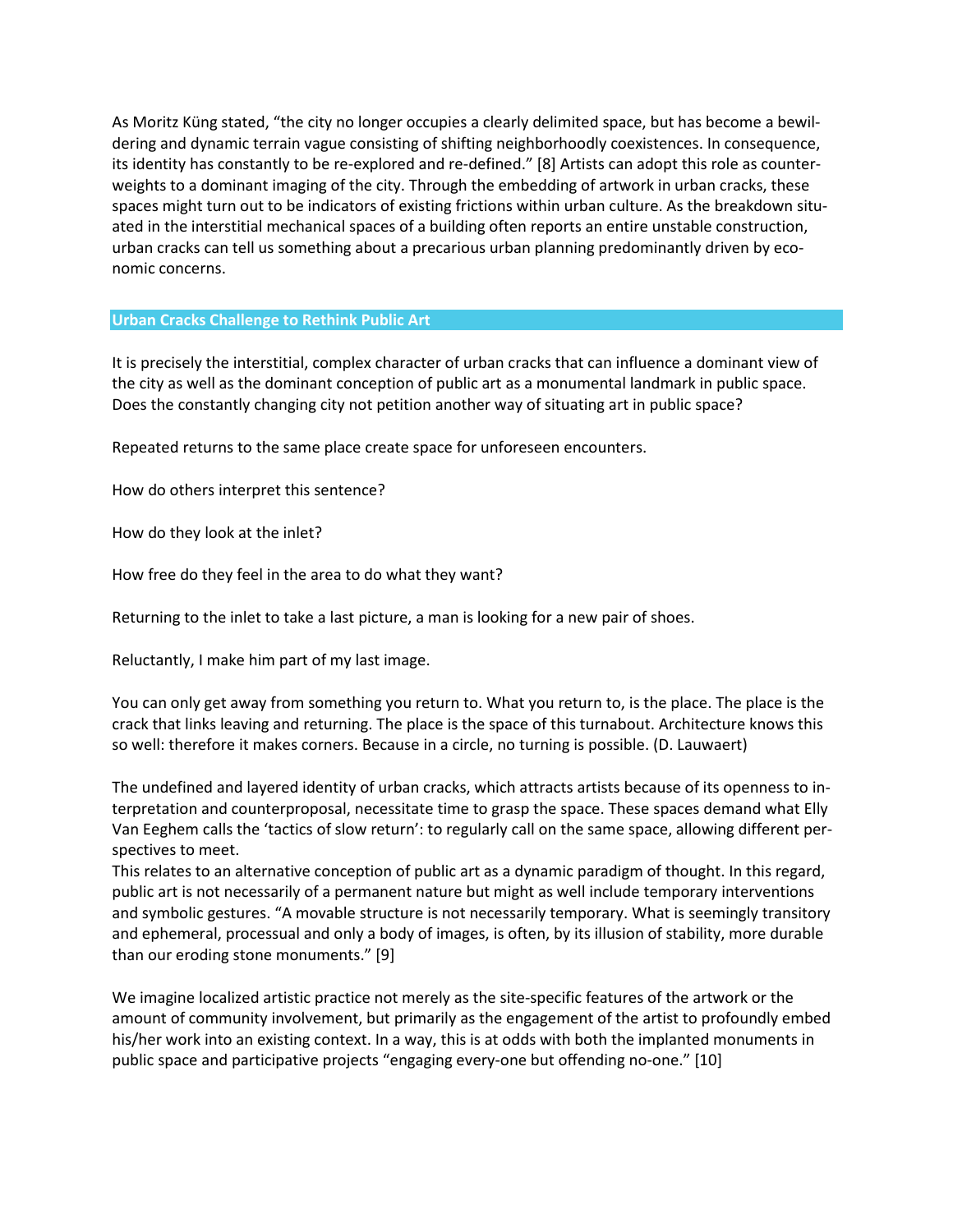Through this interpretation of public art, the city functions as a starting point and the artwork as a trigger. Focusing on things already present instead of on a newly added value. As Anne Cauquelin said: "La ville ne devrait pas server de galerie à un monument supplémentaire conçu en dehors d'elle. Si la ville est oeuvre d'art, c'est dans ses pierres, dans sa manière d'être." [11] ("The city should not be used as an art gallery for an additional monument designed out of the city. If the city is a work of art, it is in its stones, in its way of being.") In consequence, the artwork is not merely an object, but a transformed perception of the environment. Through such interventions, artists map urban spaces in their own way. Their 'design on the spot' (as Patrick Geddes would have called it) becomes a performance of the space, rather than a representation or description of it.

Thus, they balance between the political and the poetic, about which Francis Alÿs wondered: "Can an artistic intervention truly bring about an unforeseen way of thinking, or is it more a matter of creating a sensation of meaninglessness that shows the absurdity of the situation? Can an artistic intervention translate social tensions into narratives that in turn intervene in the imaginary landscape of a place? Can an absurd act provoke a transgression that makes you abandon the standard assumptions about the sources of conflict?" [12]

## **The Artwork as Palimpsest of the Present City**

We believe artistic practice embedded in urban cracks can independently generate a layered analysis and dynamic narration of our changing urban condition.

In the neighborhood of Muide-Meulestede-Afrikalaan, we tried to capture in what way urban cracks write back to the present city through diverse layers and remnants. How these spaces develop as metaphoric 'palimpsests': old manuscripts where different layers of writing shine through. Van Eeghem used multi-exposure lomographs to construct mosaic cityscapes that exhibit the accumulated iterations of a site; searching for traces of vanished human activity, fragmenting the chaotic city and reconstructing it according to her own logic.

Besides these fixed images, video proved to be an ideal medium to build a palimpsestic reading of urban cracks. Van Eeghem was able to reinterpret the site at Oceaniëstraat by working with diverse video layers during editing and manipulating the dimension of time.

Apart from that, the performative element of filming her own interventions functioned as a trigger for people to talk about what was happening in the neighborhood. Yet, sometimes the camera proved to be a barrier for people to start a conversation or made them walk away faster than they normally would have.

Back in Oceaniëstraat, there is a police car standing in front of the inlet.

The officer has found addresses in the dumped waste. He advises me not to work here, because the smell is obnoxious.

Whether he has noticed that there are old tracks buried in the earth?

He hands me his card.